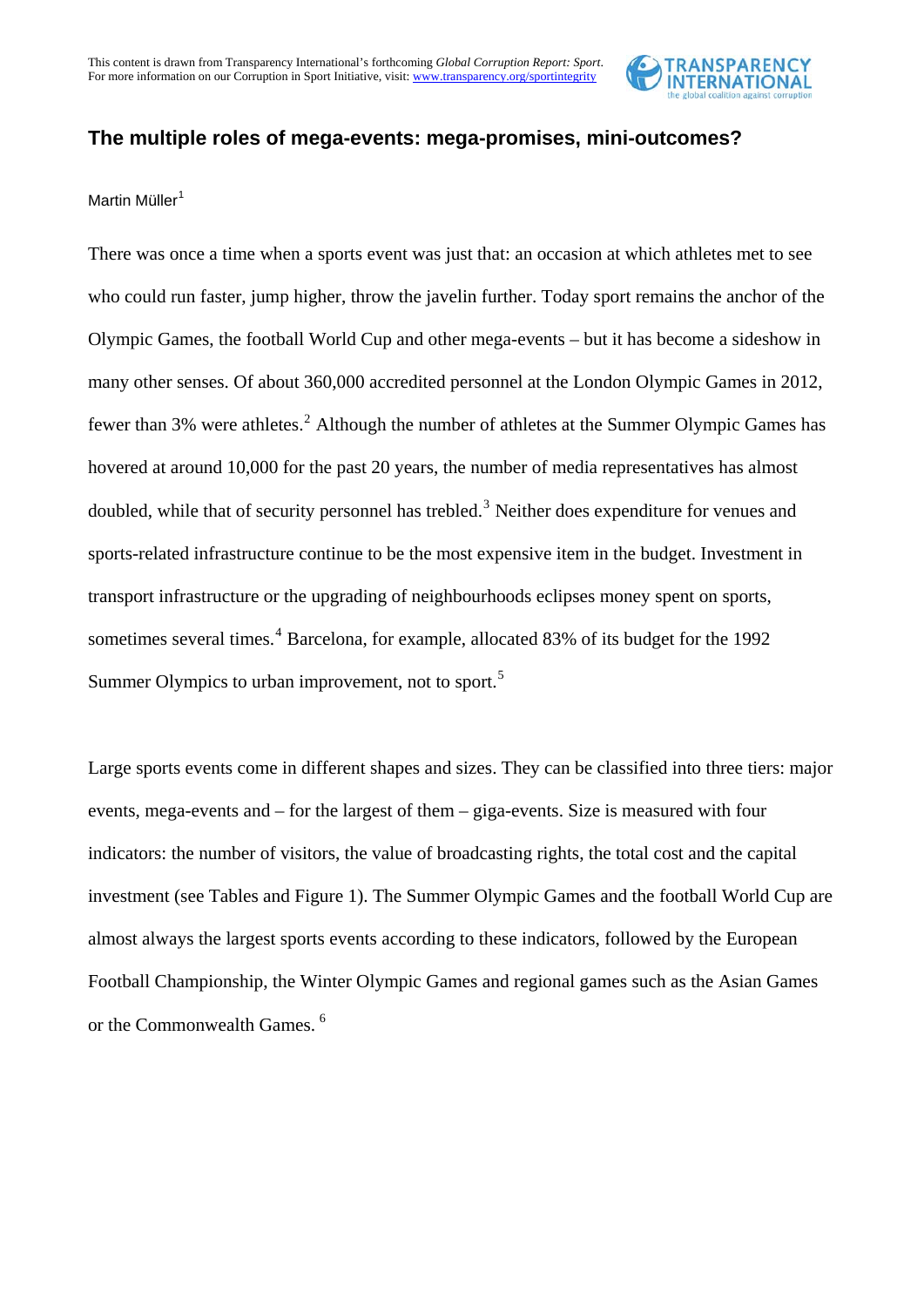#### **Table 1 Scoring matrix for event classes according to size**

| <b>Size</b>        | <b>Visitor attractiveness</b> | <b>Mediated reach</b>     | Cost              | <b>Transformation</b> |  |
|--------------------|-------------------------------|---------------------------|-------------------|-----------------------|--|
|                    | Number of tickets sold        | Value of broadcast rights | <b>Total cost</b> | Capital investment    |  |
| XXL (3 points)     | > 3 million                   | > USD 2 billion           | > USD 10 billion  | > USD 10 billion      |  |
| XL (2 points)      | $> 1$ million                 | > USD 1 billion           | > USD 5 billion   | > USD 5 billion       |  |
| L(1 point)         | $> 0.5$ million               | > USD 0.1 billion         | > USD 1 billion   | > USD 1 billion       |  |
|                    |                               |                           |                   |                       |  |
| Giga-event         | $11 - 12$ points total        |                           |                   |                       |  |
| Mega-event         | $7 - 10$ points total         |                           |                   |                       |  |
| <b>Major event</b> | $1 - 6$ points total          |                           |                   |                       |  |

#### **Table 2 Size classification of selected events**

| Event                       | Location            | <b>Visitor</b>    | <b>Mediated</b> | <b>Cost</b>    | Trans-         | <b>Total</b>   | <b>Class</b> |
|-----------------------------|---------------------|-------------------|-----------------|----------------|----------------|----------------|--------------|
|                             |                     | attractiveness    | reach           | <b>Total</b>   | formation      |                |              |
|                             |                     | Number of tickets | Value of        | cost           | Capital        |                |              |
|                             |                     | sold              | broadcast       |                | investment     |                |              |
|                             |                     |                   | rights          |                |                |                |              |
|                             |                     |                   |                 |                |                |                |              |
| <b>Olympic Games</b>        | London 2012         | 3                 | 3               | 3              | $\overline{2}$ | 11             | Giga         |
| Euro                        | Ukraine/Poland 2012 | $\overline{2}$    | $\mathbf{2}$    | 3              | 3              | 10             | Mega         |
| Football World Cup          | South Africa 2010   | 3                 | 3               | $\overline{2}$ | $\overline{2}$ | 10             | Mega         |
| Expo                        | Shanghai 2010       | 3                 | $\pmb{0}$       | 3              | 3              | 9              | Mega         |
| Asian Games                 | Guangzhou 2010      | $\overline{2}$    | $\pmb{0}$       | 3              | 3              | 8              | Mega         |
| <b>Olympic Winter Games</b> | Vancouver 2010      | 2                 | 2               | $\overline{2}$ | $\mathbf{1}$   | $\overline{7}$ | Mega         |
| <b>Commonwealth Games</b>   | Delhi 2010          | 2                 | 0               | $\overline{2}$ | $\overline{2}$ | 6              | Major        |
| Universiade                 | Kazan 2013          | 1                 | 0               | $\overline{2}$ | $\overline{2}$ | 5              | Major        |
| Rugby World Cup             | New Zealand 2011    | $\overline{2}$    | 2e              | 0              | $\pmb{0}$      | 4              | Major        |
| rrPan American Games        | Guadalajara 2011    | 1                 | 0               | 0              | 0              | $\mathbf{1}$   | Major        |
| Super Bowl                  | New Orleans 2013    | $\mathbf 0$       | 1               | 0              | $\pmb{0}$      | 1              | Major        |
|                             |                     |                   |                 |                |                |                |              |

**Note:**  $e =$  estimate.

**Source:** Martin Müller, 'What Makes an Event a Mega-Event? Definitions and Sizes', *Leisure Studies (2015)*, http://dx.doi.org/10.1080/02614367.2014.993333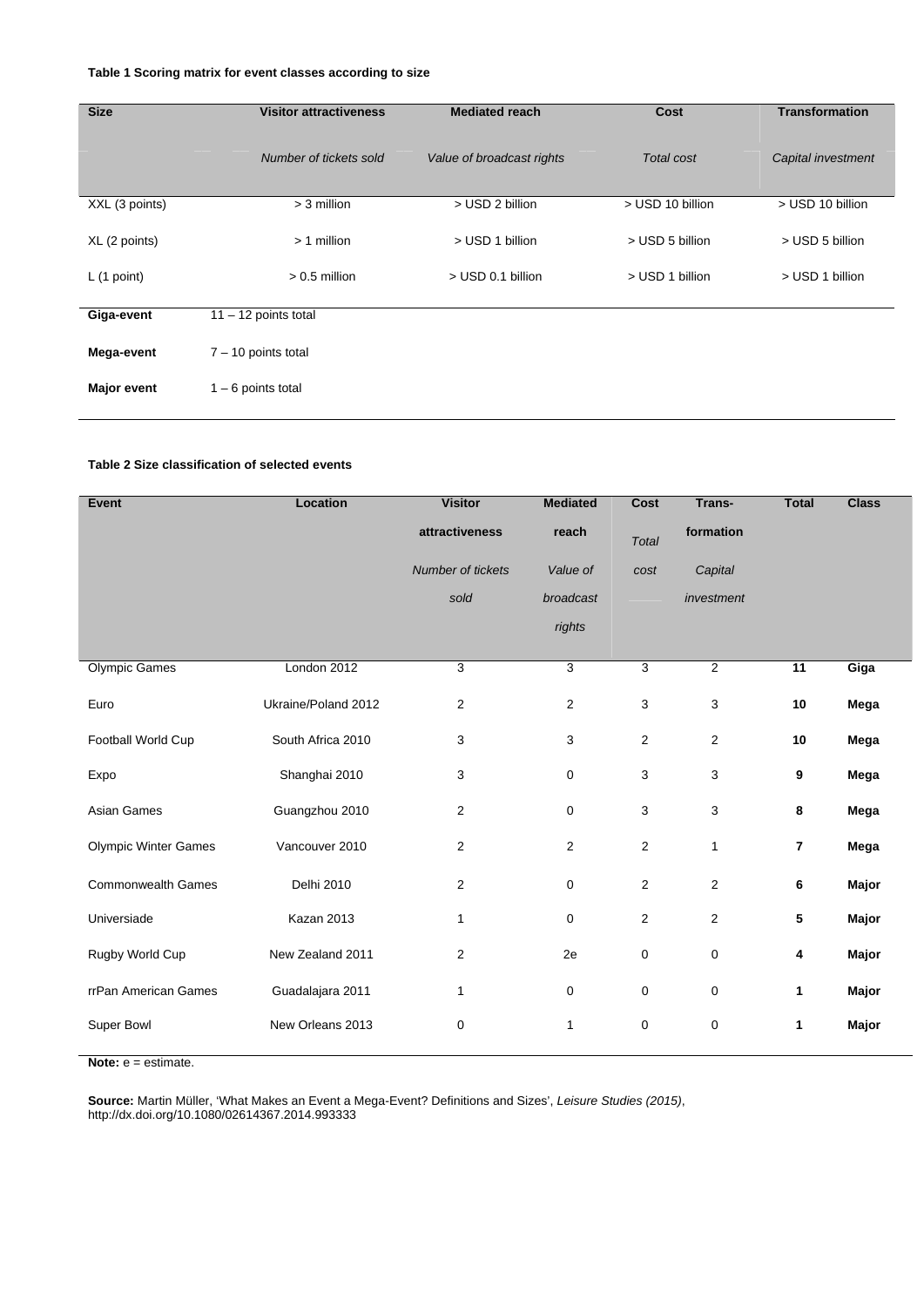No matter the size, almost all large sports events are meant to play multiple roles beyond their primary one as sports happenings. Promoters often regard them as panacea for all kinds of social, political and economic ills. By hosting them, cities seek to reinvigorate languishing neighbourhoods; regions want to build infrastructure and boost economic growth; countries are keen to signal diplomatic stature and attract tourists; political parties strive to excite their electorate; and companies hope to fill their order books. But the grand ambitions are often not matched by the outcomes.

### **Economic stimulus**

The expected economic impact forms an essential part of justifying bids for large sports events. The unanimous message of studies before events is that they stand to generate jobs, additional tax income and economic growth for the host region; this is a claim that almost never materialises, however. For the 1994 Football World Cup in the United States, for example, studies commissioned by event promoters predicted a net economic gain of USD 4 billion for the host cities. An independent examination after the event revealed that the net economic impact was, in fact, negative, and placed it in the region of USD 5.5 to 9.3 billion.[7](#page-7-6)

One problem with predicting economic impact is that *ex ante* studies operate with overly optimistic assumptions to arrive at the desired results and sell the event to the public.<sup>[8](#page-7-7)</sup> After all, public approval is crucial, as both a requirement for bidding and for potential referenda.<sup>[9](#page-7-8)</sup> Once the event is over, few care to follow up on the initial estimates. The 'lowballing' of costs is particularly widespread. The Olympic Games, for example, have an average cost overrun of 179% – much more than any other type of large project (see Figure 1).<sup>[10](#page-7-9)</sup>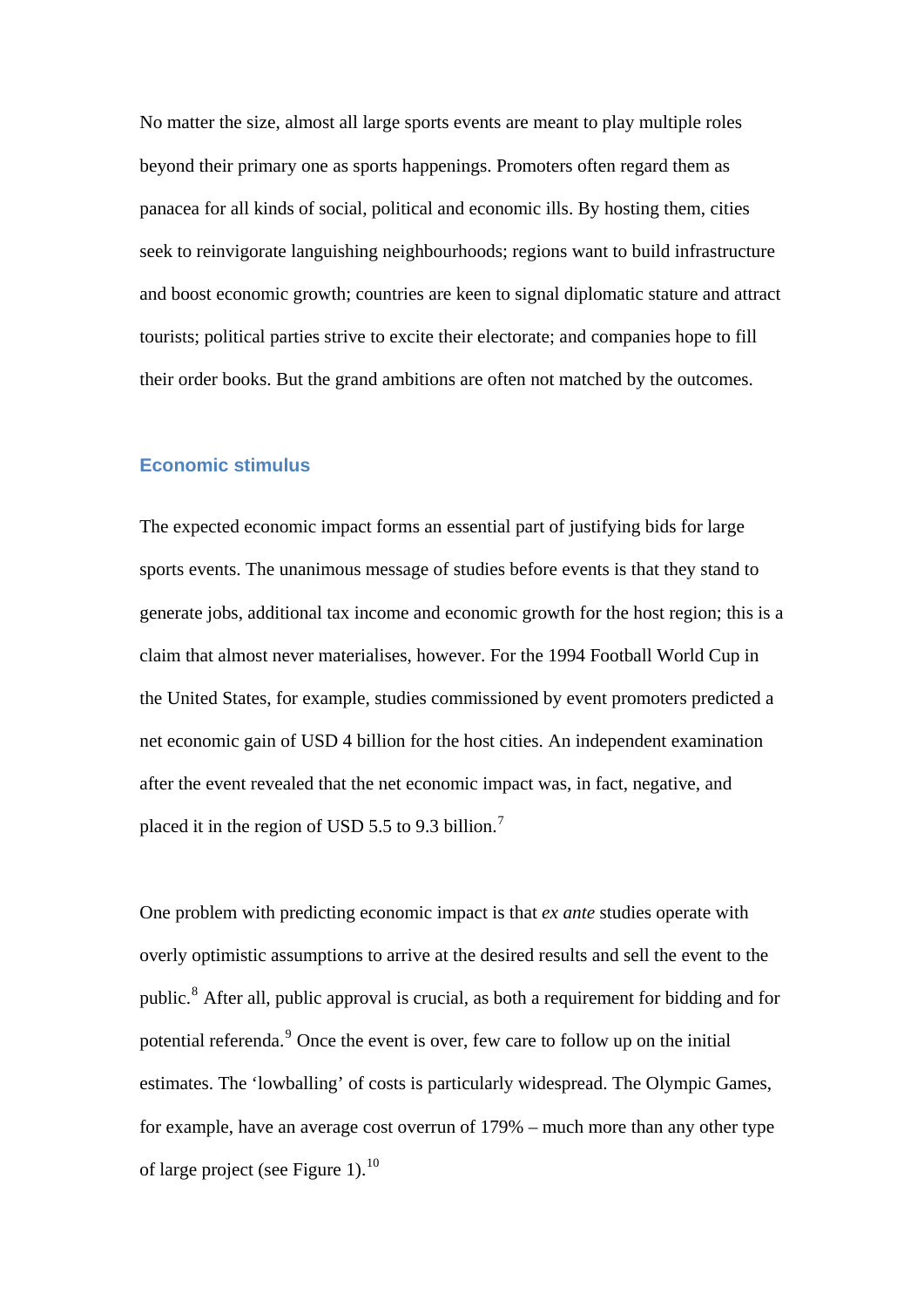Such underestimation of costs skews cost–benefit calculations before the event. Even when the economic tally of large events may be positive, however, events may not constitute the best use for public money, since other investment opportunities may create higher returns. This is a question that studies of economic impact do not examine but that would have to form part of a balanced assessment of costs and benefits. Arguably, it is more beneficial for society if tax revenue is returned to taxpayers.

#### **Image booster**

Where economic growth is a tangible benefit, image improvements are the most frequently cited intangible benefits accruing from large events. Brands such as the Olympic Games or the football World Cup enjoy unrivalled recognition and positive associations. Thus, 93% of the population recognise the Olympic rings and 73% think that hosting the Olympics leaves the host city with many benefits.<sup>[11](#page-7-10)</sup> Cities and countries hosting large sports events seek to benefit from linking themselves with these brands – a phenomenon also known as co-branding – and from the public attention that events generate, placing them in the global limelight. Who in Western countries would have known about Sochi before the 2014 Winter Games, or about the rich cultural heritage of Lviv, Ukraine, before the 2012 European Football Championship?

This putative intangible benefit is much coveted in the global attention economy. But, while some studies show that hosting a large event can create positive associations and an increase in name recognition, $12$  others find that negative perceptions prevail if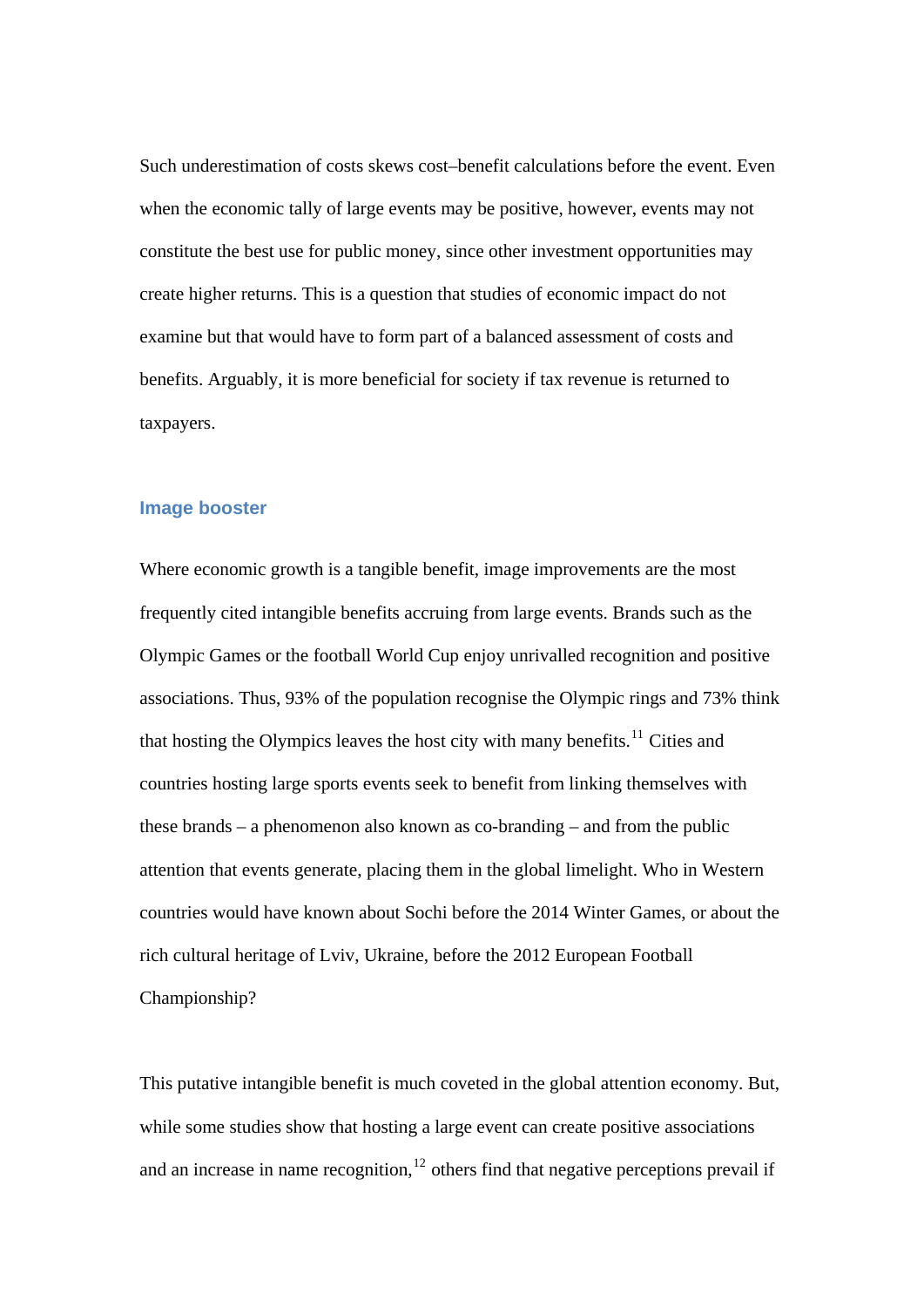a country's dirty laundry is exposed to the world.[13](#page-7-12) Thus, China and Russia saw coverage of human rights abuses and corruption during the run-up to their hosting the 2008 Summer and 20[14](#page-7-13) Winter Olympic Games, respectively.<sup>14</sup> Finally, large events are short-lived and follow in close succession, so the long-term image benefits remain uncertain and effects may often be short-lived.<sup>[15](#page-7-14)</sup> Once the event is over, attention declines as the spotlight moves on to the next host, and positive associations tend to decrease, as it often becomes clear that expectations were too overdrawn in comparison with the actual benefits.<sup>[16](#page-7-15)</sup> It is also unclear whether a better image and higher awareness translate into tangible benefits such as higher growth.

## **Tourist attraction**

Cities and countries speculate that the global attention that large sports events generate will attract visitors, not just for the event itself but also in the long run. Experts point to the 'Barcelona model', whereby the 1992 Summer Olympics were part of a larger package of urban renewal that turned the city into a top tourist destination.[17](#page-7-16)

On average, large events do indeed boost tourism to host countries. One study finds an increase of 8% in the year of the event.<sup>[18](#page-7-17)</sup> This boost occurs only for the largest events, however, and only during the off-season, when event visitors do not crowd out other tourists. In destinations, such as London, that already run close to full capacity, large events tend to displace other tourists rather than add significant additional demand. In the majority of cases, there is also an increased tourist inflow before the event, though not afterwards. This suggests that an event itself is not enough to radically alter the tourism growth path of a city or country.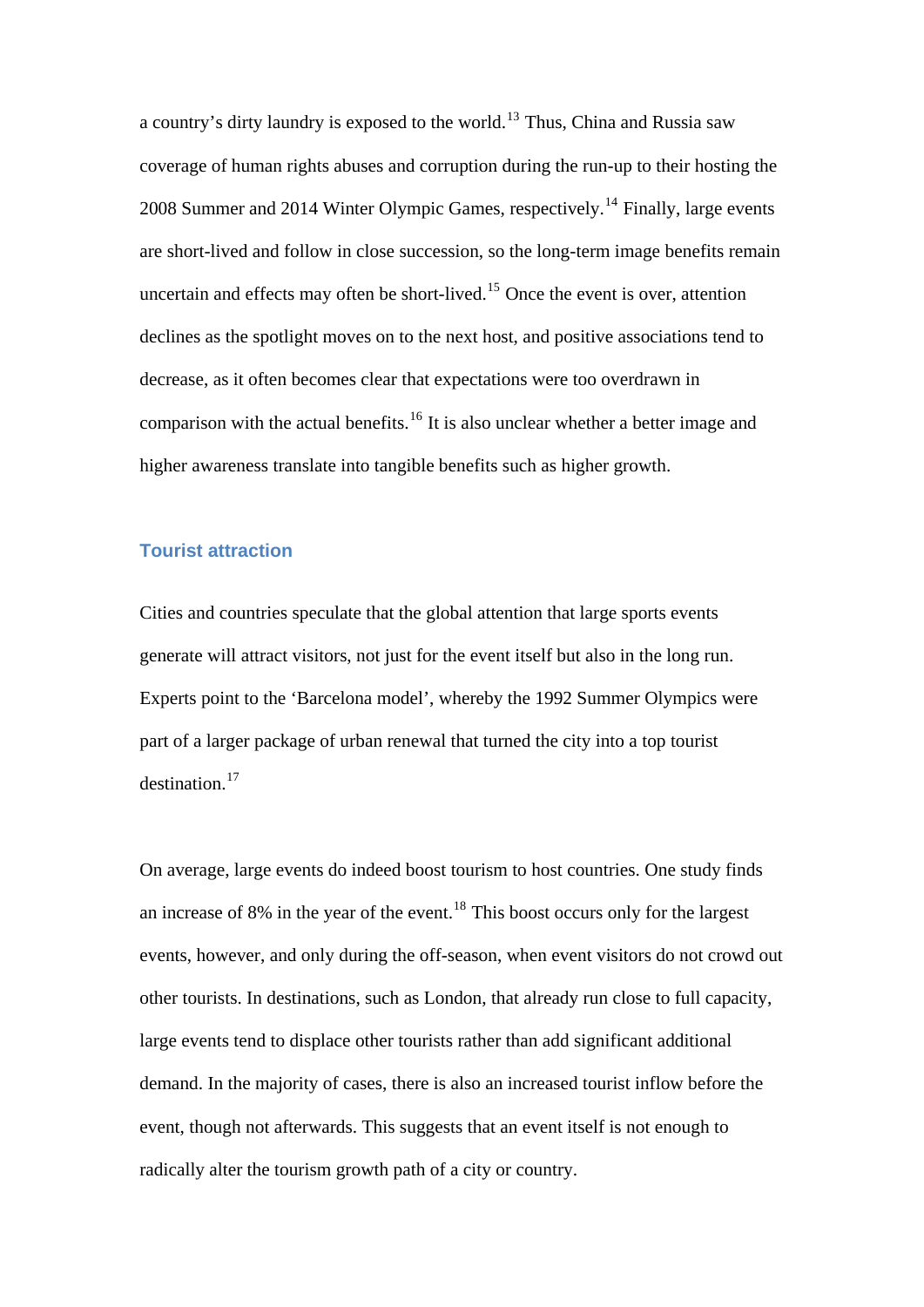### **Infrastructural catalyst**

The large numbers of visitors, journalists, officials and athletes who descend on event hosts place high demands on the urban infrastructure. Among the key requirements are high-capacity airports and public transport systems, high-bandwidth information and communication technology infrastructure, a reliable energy supply and hotel accommodation in different service classes. When this infrastructure does not exist, it needs to be built. This is why some claim that large events can become catalysts for a city, 'accelerat[ing] its infrastructural development by up to 10 years'.[19](#page-7-18) Often cities can use events as levers to extract funding from the central government and the taxpayer. This was the major reason the then mayor of London, Ken Livingstone, was interested in the 2012 Summer Olympics: 'I didn't bid for the Olympics because I wanted three weeks of sport. I bid for the Olympics because it's the only way to get the billions of pounds out of the Government to develop the East End.<sup>'[20](#page-7-19)</sup>

Events and their immutable deadlines create a sense of urgency and political consensus among often warring political parties, thus speeding up the delivery of infrastructure. What is built is not necessarily what a city needs, however, or what city leaders promised.<sup>[21](#page-7-20)</sup> Events often hijack urban planning, imposing event-specific requirements that do not tally with master plans, thus altering rather than merely accelerating infrastructural development – a phenomenon known as 'event takeover'.<sup>[22](#page-7-21)</sup> When deadlines are looming and funding is running out, it is more likely that the stadium will be finished than the new bus line.

### **Conclusion**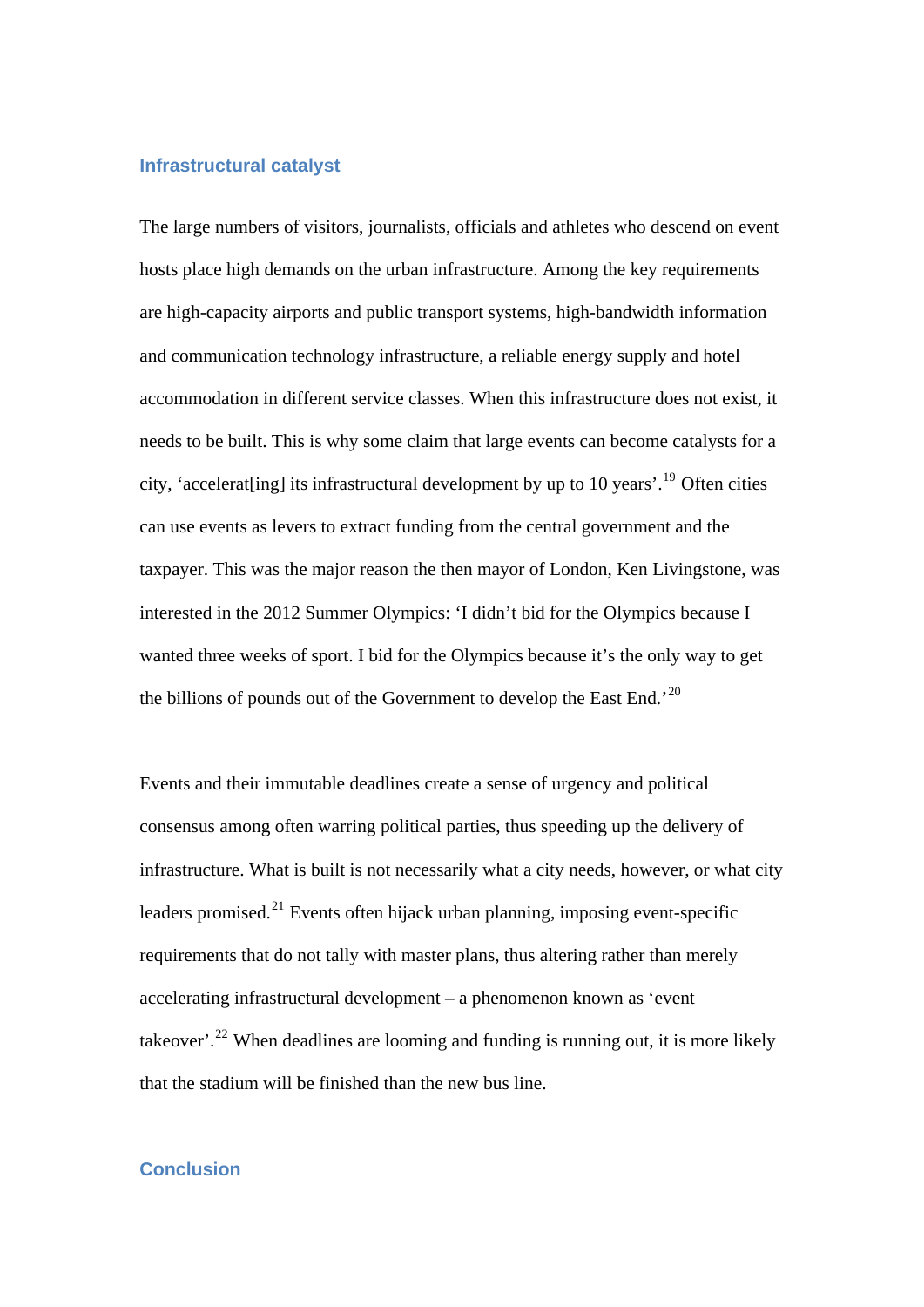Large sports events are increasingly about things other than sport. The plethora of promises and expectations a wide variety of actors – athletes, sponsors, citizens, businesses and governing bodies such as the International Olympic Committee and Fédération Internationale de Football Association – associate with events has invariably led to disappointment. If there is one constant in the hosting of large events, it can be reduced to the formula 'Overpromise, underdeliver'. As costs continue to grow, promises of what large events can achieve are becoming even grander. Despite 'boosterist' claims to the contrary, Olympics, World Cups and so on are inferior as strategies of urban and economic development. In this sense, sports events remain primarily what they have always been: great spectacles.

**Figure 1:** 



Sports-related cost overruns, 1998 - 2012 Olympics

\* Current projected London 2012 cost is used

Source: Bent, Flyvbjerg and Allison Stewart, Olympic Proportions: Cost and Cost Overrun at the Olympics 1960-2012, Said Business School Working Paper (Oxford, 2012).